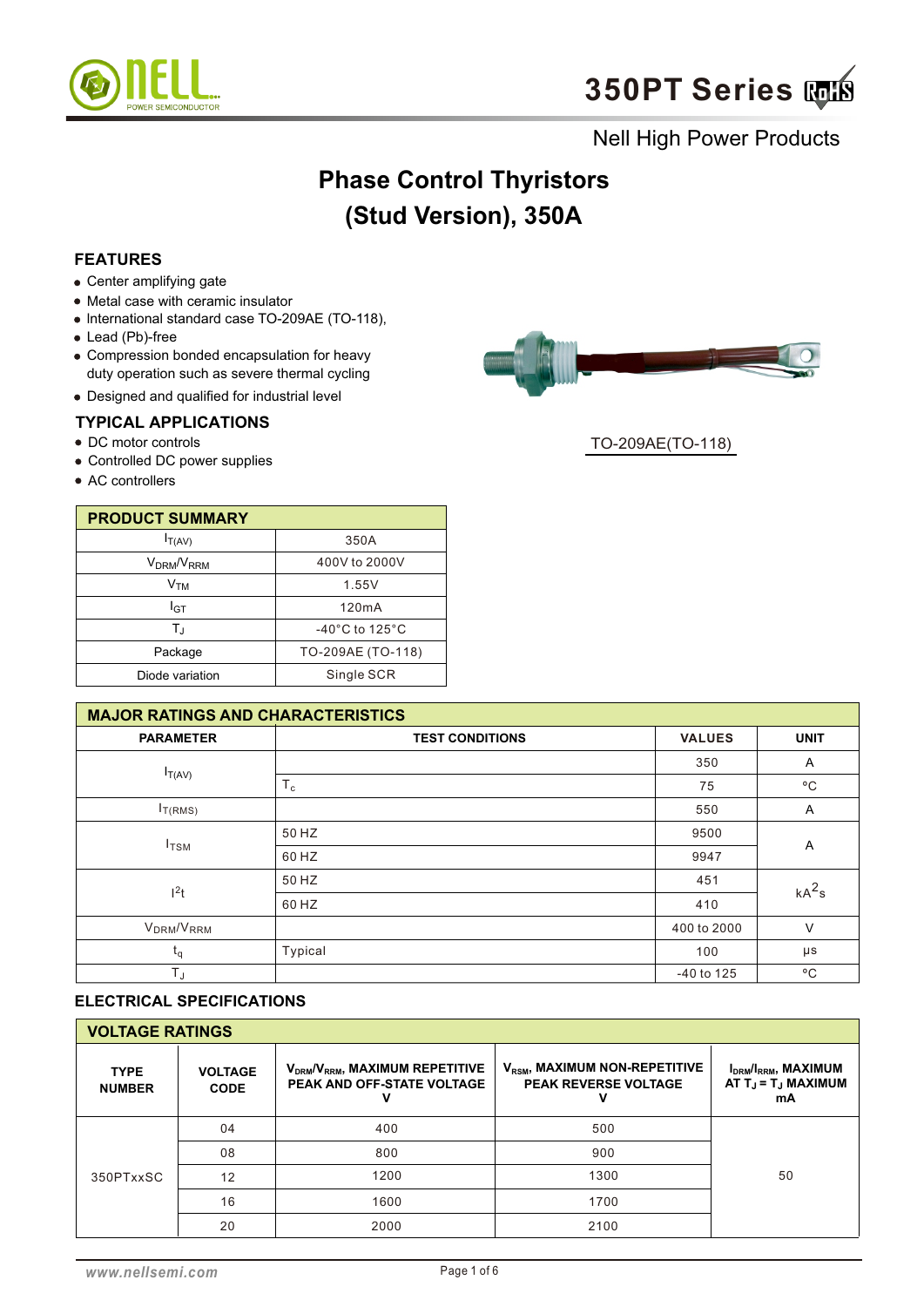

| <b>FORWARD CONDUCTION</b>                  |                          |                                                                                      |                                                                                                       |                                                                                      |               |                |  |
|--------------------------------------------|--------------------------|--------------------------------------------------------------------------------------|-------------------------------------------------------------------------------------------------------|--------------------------------------------------------------------------------------|---------------|----------------|--|
| <b>PARAMETER</b>                           | <b>SYMBOL</b>            |                                                                                      |                                                                                                       | <b>TEST CONDITIONS</b>                                                               | <b>VALUES</b> | <b>UNIT</b>    |  |
| Maximum average current                    |                          |                                                                                      | 180° conduction, half sine wave                                                                       |                                                                                      | 350           | Α              |  |
| at heatsink temperature                    | $I_{T(AV)}$              |                                                                                      |                                                                                                       |                                                                                      | 75            | °C             |  |
| Maximum RMS on-state current               | I <sub>T(RMS)</sub>      |                                                                                      | DC at 75°C case temperature                                                                           |                                                                                      | 550           | A              |  |
|                                            |                          | $t = 10ms$                                                                           | No voltage                                                                                            |                                                                                      | 9500          |                |  |
| Maximum peak, one cycle                    |                          | $t = 8.3ms$                                                                          | reapplied                                                                                             |                                                                                      | 9947          |                |  |
| non-reptitive surge current                | $I_{TSM}$                | $t = 10ms$                                                                           | 100% V <sub>RRM</sub>                                                                                 |                                                                                      | 7980          | A              |  |
|                                            | reapplied<br>$t = 8.3ms$ | Sinusoidal half wave,                                                                | 8355                                                                                                  |                                                                                      |               |                |  |
|                                            |                          | $t = 10ms$                                                                           | No voltage                                                                                            | initial $T_{\rm J}$ = $T_{\rm J}$ maximum                                            | 451           | $kA^2s$        |  |
| Maximum <sup>2</sup> t for fusing          | 1 <sup>2</sup> t         | $t = 8.3ms$                                                                          | reapplied                                                                                             |                                                                                      | 410           |                |  |
|                                            |                          | $t = 10ms$                                                                           | 100%V <sub>RRM</sub>                                                                                  |                                                                                      | 318           |                |  |
|                                            |                          | $t = 8.3ms$                                                                          | reapplied                                                                                             |                                                                                      | 290           |                |  |
| Maximum $I^2\sqrt{t}$ for fusing           | $1^2\sqrt{t}$            |                                                                                      | $t = 0.1$ to 10 ms, no voltage reapplied                                                              |                                                                                      | 4513          | $kA^2\sqrt{s}$ |  |
| Low level value of threshold voltage       | $V_{T(TO)1}$             |                                                                                      |                                                                                                       | $(16.7\% \times \pi \times I_{T(AV)} < I < \pi \times I_{T(AV)}), T_J = T_J$ maximum | 0.835         | $\vee$         |  |
| High level value of threshold voltage      | $V_{T(TO)2}$             |                                                                                      | $(1 > \pi \times I_{T(AV)}), T_J = T_J$ maximum                                                       |                                                                                      |               |                |  |
| Low level value on-state slope resistance  | $r_{t1}$                 | $(16.7\% \times \pi \times I_{T(AV)} < I < \pi \times I_{T(AV)}), T_J = T_J$ maximum |                                                                                                       |                                                                                      | 0.69          |                |  |
| High level value on-state slope resistance | $r_{t2}$                 | $(I > \pi \times I_{T(AV)}), T_J = T_J$ maximum                                      |                                                                                                       |                                                                                      | 0.64          | $m\Omega$      |  |
| Maximum on-state voltage                   | V <sub>TM</sub>          |                                                                                      | $I_{pk}$ = 1000A,T <sub>J</sub> =T <sub>J</sub> maximum <sub>, t<sub>p</sub> = 10 ms sine pulse</sub> |                                                                                      |               | $\vee$         |  |
| Maximum holding current                    | ΙH                       |                                                                                      |                                                                                                       |                                                                                      | 200           |                |  |
| Maximum (Typical) latching current         | ΙL.                      |                                                                                      | $T_J = 25^{\circ}$ C, anode supply 12V resistive load                                                 |                                                                                      |               | mA             |  |

| <b>SWITCHING</b>                                            |               |                                                                                                                                      |               |             |  |  |  |  |
|-------------------------------------------------------------|---------------|--------------------------------------------------------------------------------------------------------------------------------------|---------------|-------------|--|--|--|--|
| <b>PARAMETER</b>                                            | <b>SYMBOL</b> | <b>TEST CONDITIONS</b>                                                                                                               | <b>VALUES</b> | <b>UNIT</b> |  |  |  |  |
| Maximum non-repetitive rate of rise<br>of turned-on current | dl/dt         | Gate drive 20V, 20 $\Omega$ , t <sub>r</sub> $\leq$ 1µs<br>$T_J = T_J$ maximum, anode voltage $\leq 80\%$ V <sub>DRM</sub>           | 1000          | $A/\mu s$   |  |  |  |  |
| Typical delay time                                          | $t_d$         | Gate current 1A, $dI_g/dt = 1$ A/µs<br>$V_D = 0.67$ V <sub>DRM</sub> , T <sub>J</sub> = 25°C                                         |               | μs          |  |  |  |  |
| Typical turn-off time                                       | $t_{\alpha}$  | $I_{TM}$ = 550A, T <sub>J</sub> = T <sub>J</sub> maximum, dl/dt = 40A/µs.<br>$V_R$ = 50V, dV/dt = 20 V/μs, gate 0 V 100Ω, tp = 500μs | 100           |             |  |  |  |  |

| <b>BLOCKING</b>                                       |                                       |                                                                           |               |             |
|-------------------------------------------------------|---------------------------------------|---------------------------------------------------------------------------|---------------|-------------|
| <b>PARAMETER</b>                                      | <b>SYMBOL</b>                         | <b>TEST CONDITIONS</b>                                                    | <b>VALUES</b> | <b>UNIT</b> |
| Maximum critical rate of rise of<br>off-state voltage | dV/dt                                 | $T_{\rm J}$ = T <sub>J</sub> maximum linear to 80% rated V <sub>DRM</sub> | 500           | $V/\mu s$   |
| Maximum peak reverse and<br>off-state leakage current | <sup>I</sup> RRM.<br>I <sub>DRM</sub> | $T_J = T_J$ maximum, rated $V_{DRM}/V_{RRM}$ applied                      | 50            | mA          |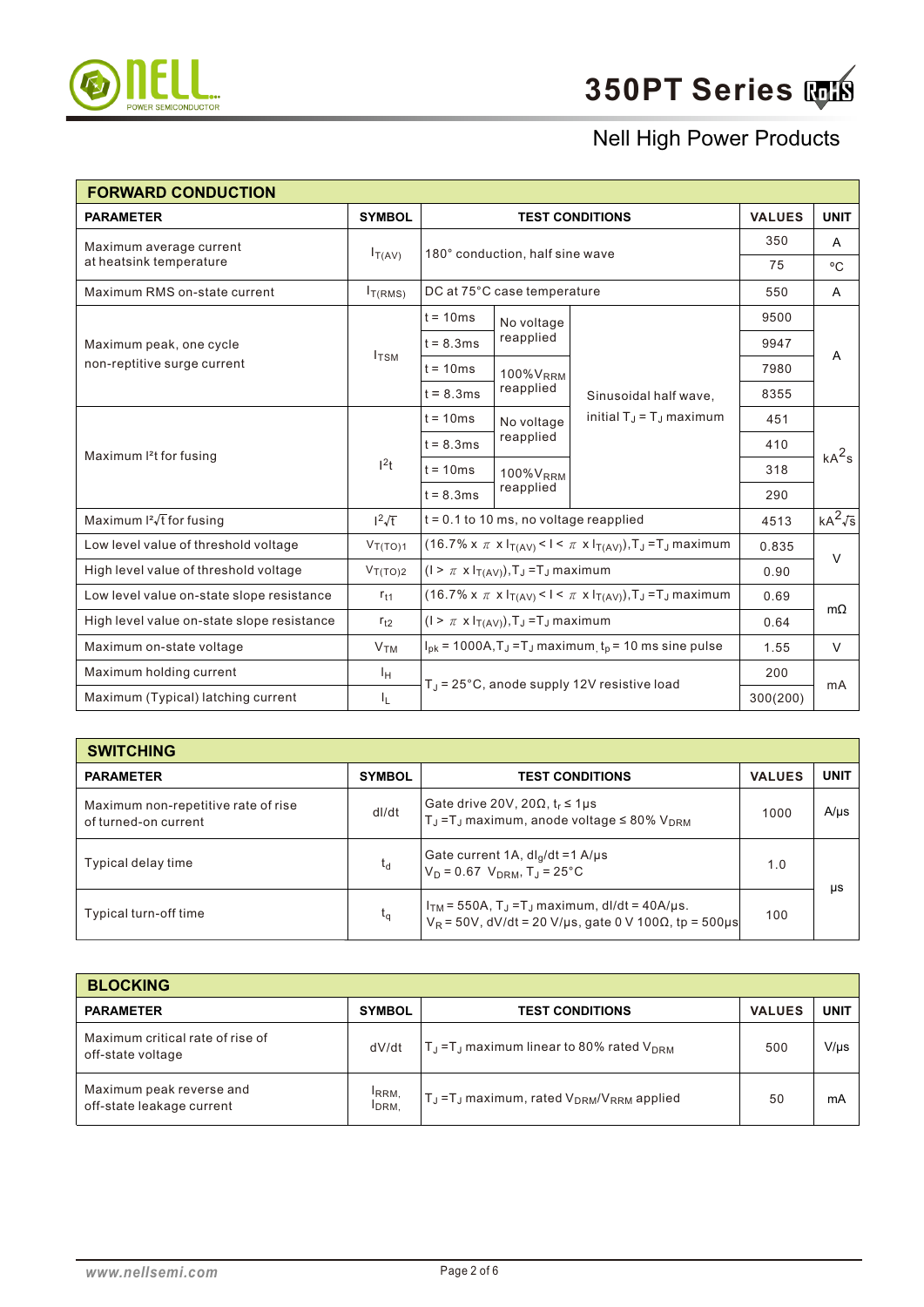

| <b>TRIGGERING</b>                   |                 |                                                                                                                                                                                           |                                                                    |                |                              |             |
|-------------------------------------|-----------------|-------------------------------------------------------------------------------------------------------------------------------------------------------------------------------------------|--------------------------------------------------------------------|----------------|------------------------------|-------------|
| <b>PARAMETER</b>                    | <b>SYMBOL</b>   |                                                                                                                                                                                           |                                                                    | <b>VALUES</b>  |                              | <b>UNIT</b> |
|                                     |                 |                                                                                                                                                                                           | <b>TEST CONDITIONS</b>                                             |                | MAX.                         |             |
| Maximum peak gate power             | $P_{GM}$        | $T_J = T_J$ maximum, $t_p \le 5$ ms                                                                                                                                                       |                                                                    | 10             |                              | W           |
| Maximum average gate power          | $P_{G(AV)}$     | $T_{\rm J}$ = T <sub>J</sub> maximum, f = 50 Hz, d% = 50                                                                                                                                  |                                                                    | $\overline{2}$ |                              |             |
| Maximum peak positive gate current  | $I_{GM}$        | $T_J = T_J$ maximum, $t_p \le 5$ ms                                                                                                                                                       |                                                                    |                | 3                            | A           |
| Maximum peak positive gate voltage  | $+V_{GM}$       |                                                                                                                                                                                           |                                                                    | 20             |                              | $\vee$      |
| Maximum peak negative gate voltage  | $-V_{GM}$       | $T_J = T_J$ maximum, $t_p \le 5$ ms                                                                                                                                                       |                                                                    | 5              |                              |             |
| DC gate current required to trigger | $I_{GT}$        | $T_J = -40$ °C                                                                                                                                                                            |                                                                    | 140            |                              | mA          |
|                                     |                 | $T_J = 25^{\circ}C$                                                                                                                                                                       |                                                                    | 70             | 120                          |             |
|                                     |                 | $T_J = 125^{\circ}C$                                                                                                                                                                      | Maximum required gate<br>current/voltage are the lowest            | 30             | $\overline{\phantom{a}}$     |             |
|                                     |                 | $T_{\rm J} = -40^{\circ}C$                                                                                                                                                                | value which will trigger all units<br>12V anode to cathode applied | 1.8            |                              |             |
| DC gate voltage required to trigger | $V_{GT}$        | $T_J = 25^{\circ}C$                                                                                                                                                                       |                                                                    | 1.2            | 2.0                          | $\vee$      |
|                                     |                 | $T_J = 125$ °C                                                                                                                                                                            |                                                                    | 0.8            | $\qquad \qquad \blacksquare$ |             |
| DC gate current not to trigger      | l <sub>GD</sub> | Maximum gate current/<br>voltage not to trigger is the<br>maximum value which will<br>$T_J = T_J$ maximum<br>not trigger any unit with rated<br>V <sub>DRM</sub> anode to cathode applied |                                                                    |                | 10                           | mA          |
| DC gate voltage not to trigger      | $V_{GD}$        |                                                                                                                                                                                           |                                                                    |                | 0.25                         | $\vee$      |

| THERMAL AND MECHANICAL SPECIFICATIONS        |                  |                                               |               |             |  |  |  |  |
|----------------------------------------------|------------------|-----------------------------------------------|---------------|-------------|--|--|--|--|
| <b>PARAMETER</b>                             | <b>SYMBOL</b>    | <b>TEST CONDITIONS</b>                        | <b>VALUES</b> | <b>UNIT</b> |  |  |  |  |
| Maximum operating junction temperature range | T,               |                                               | -40 to 125    | °C          |  |  |  |  |
| Maximum storage temperature range            | $T_{\text{stg}}$ |                                               | -40 to 150    |             |  |  |  |  |
| Maximum thermal resistance, junction to case | $R_{th,IC}$      | DC operation                                  | 0.10          |             |  |  |  |  |
| Maximum thermal resistance, case to heatsink | $R_{thC-hs}$     | Mounting surface, smooth, flat<br>and greased | 0.03          | K/W         |  |  |  |  |
| Mounting force, ±10%                         |                  | Non-lubricated threads                        | 48.5(425)     | N.m         |  |  |  |  |
|                                              |                  | Lubricated threads                            | 38(337)       | (lbf.in)    |  |  |  |  |
| Approximate weight                           |                  |                                               | 540           | g           |  |  |  |  |
| Case style                                   |                  | TO-209AE (TO-118)                             |               |             |  |  |  |  |

| $\triangle$ RthJc CONDUCTION |                       |                               |                                   |              |
|------------------------------|-----------------------|-------------------------------|-----------------------------------|--------------|
| <b>CONDUCTION ANGEL</b>      | SINUSOIDAL CONDUCTION | <b>RECTANGULAR CONDUCTION</b> | <b>TEST CONDUCTIONS</b>           | <b>UNITS</b> |
| $180^\circ$                  | 0.011                 | 0.008                         |                                   |              |
| $120^\circ$                  | 0.013                 | 0.014                         |                                   |              |
| $90^{\circ}$                 | 0.017                 | 0.018                         | $T_{\rm J}$ = $T_{\rm J}$ maximum | K/W          |
| $60^{\circ}$                 | 0.025                 | 0.026                         |                                   |              |
| $30^{\circ}$                 | 0.041                 | 0.042                         |                                   |              |

**Note**

• The table above shows the increment of thermal resistance  $R_{thJC}$  when devices operate at different conduction angles than DC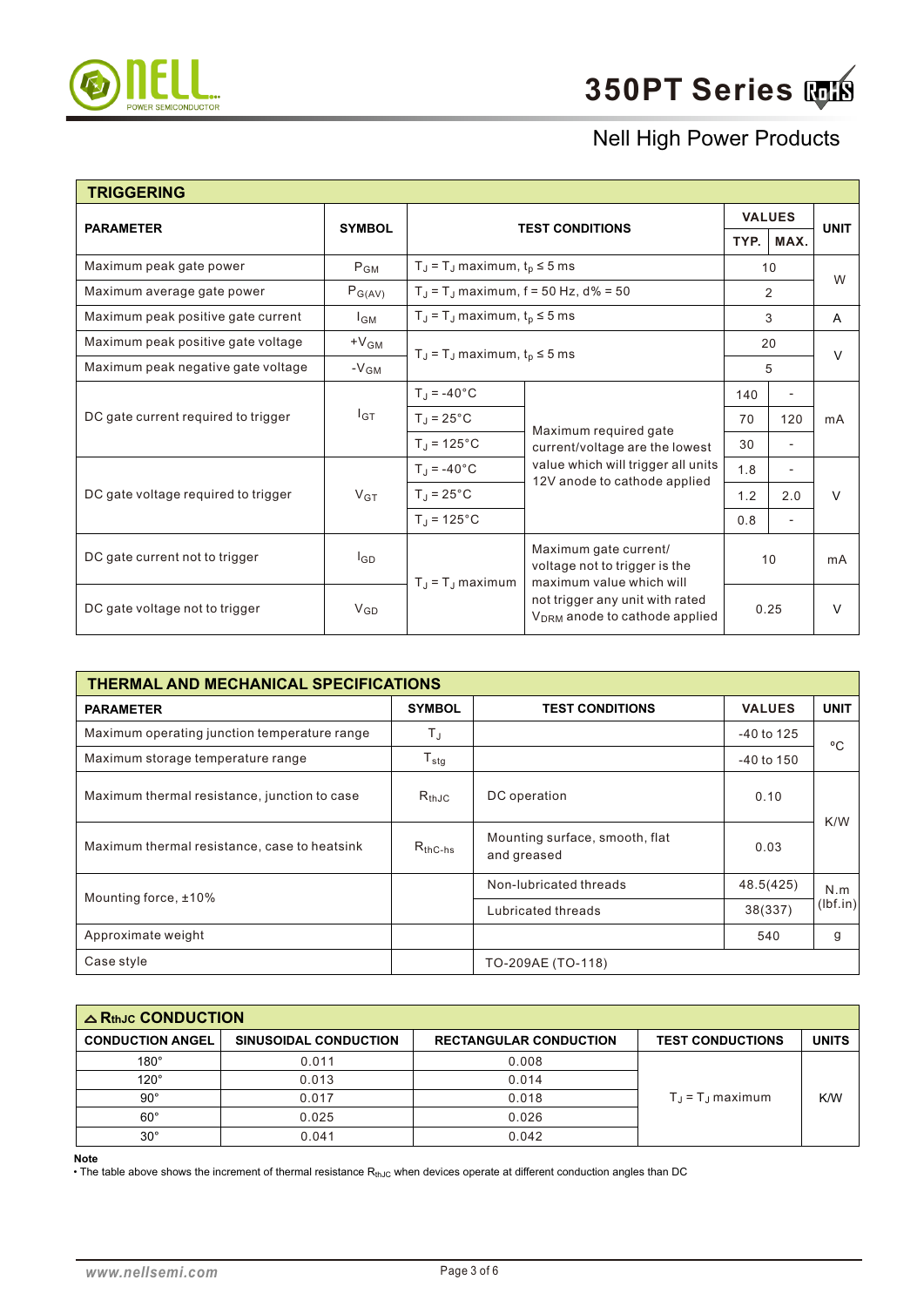

#### Fig.1 Current ratings characteristics Fig.2 Current ratings characteristics



Fig.3 On-state power loss characteristics



Fig.5 Maximum non-repetitive surge current single and double side cooled





Maximum allowable heatsink

Maximum average on-state

Maximum allowable heatsink

Average on-state current (A)  $\overline{A}$  Average on-state current (A)

Fig.4 On-state power loss characteristics



Fig.6 Maximum non-repetitive surge current single and double side cooled



Pulse train duration (S)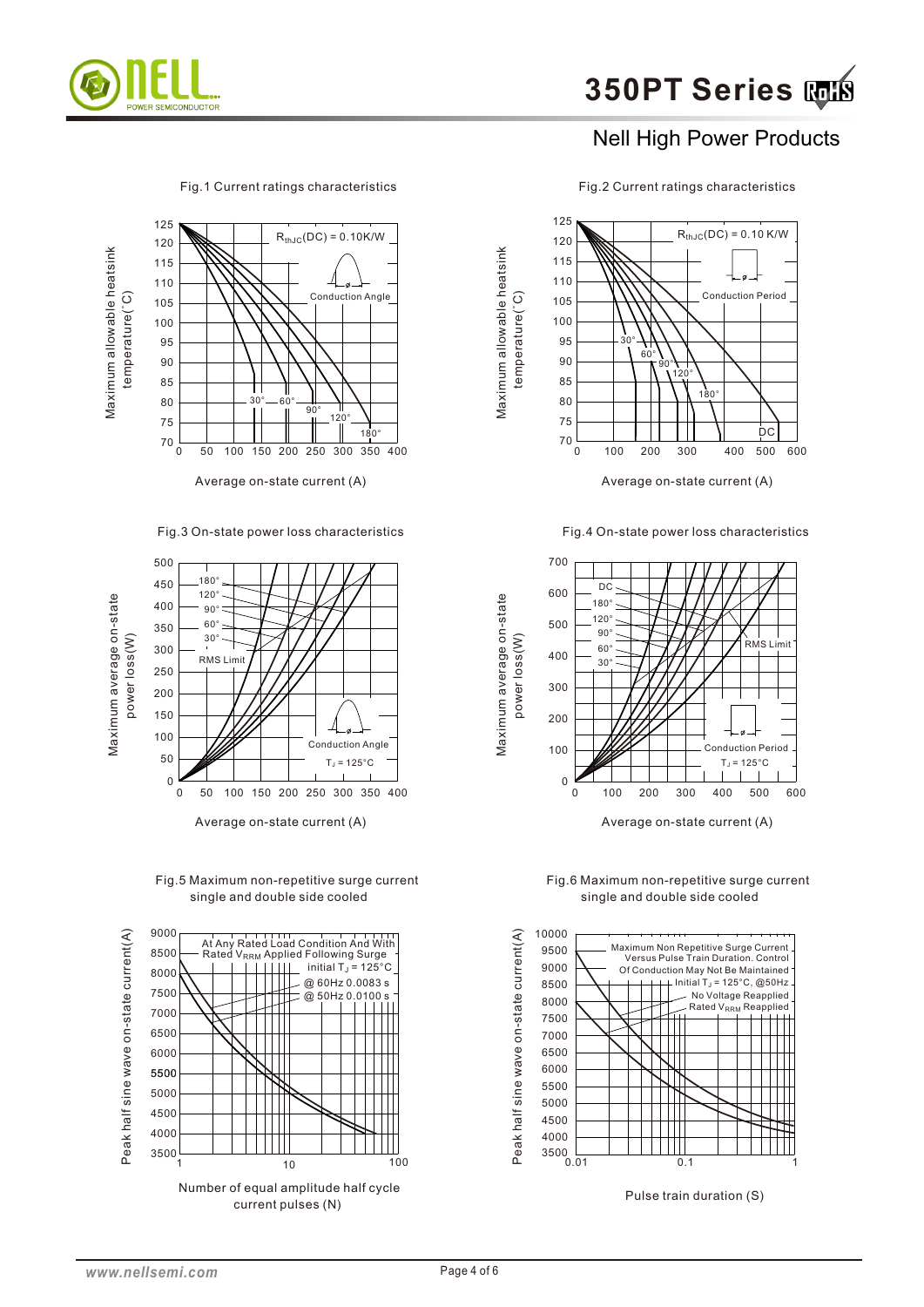

Fig.7 On-state voltage drop characteristcs

Fig.8 Thermal Impedance  $Z_{thJC}$  characteristics







#### ORDERING INFORMATION TABLE

| Device code | 350 | ן פ | 16 | S | C |  |
|-------------|-----|-----|----|---|---|--|
|             |     |     | ◠  |   | 5 |  |

- Maximum average on-state current  $I_{T(AV)}$ , 350 for 350A
- PT = Phase Control Thyristors
- 3 Voltage code, cold  $\times$  100 = V<sub>RRM</sub>/V<sub>RRM</sub>
- $S =$  Stud product
- 5 - C = TO-209AE (TO-118), pressure contact type (Compression bonded)